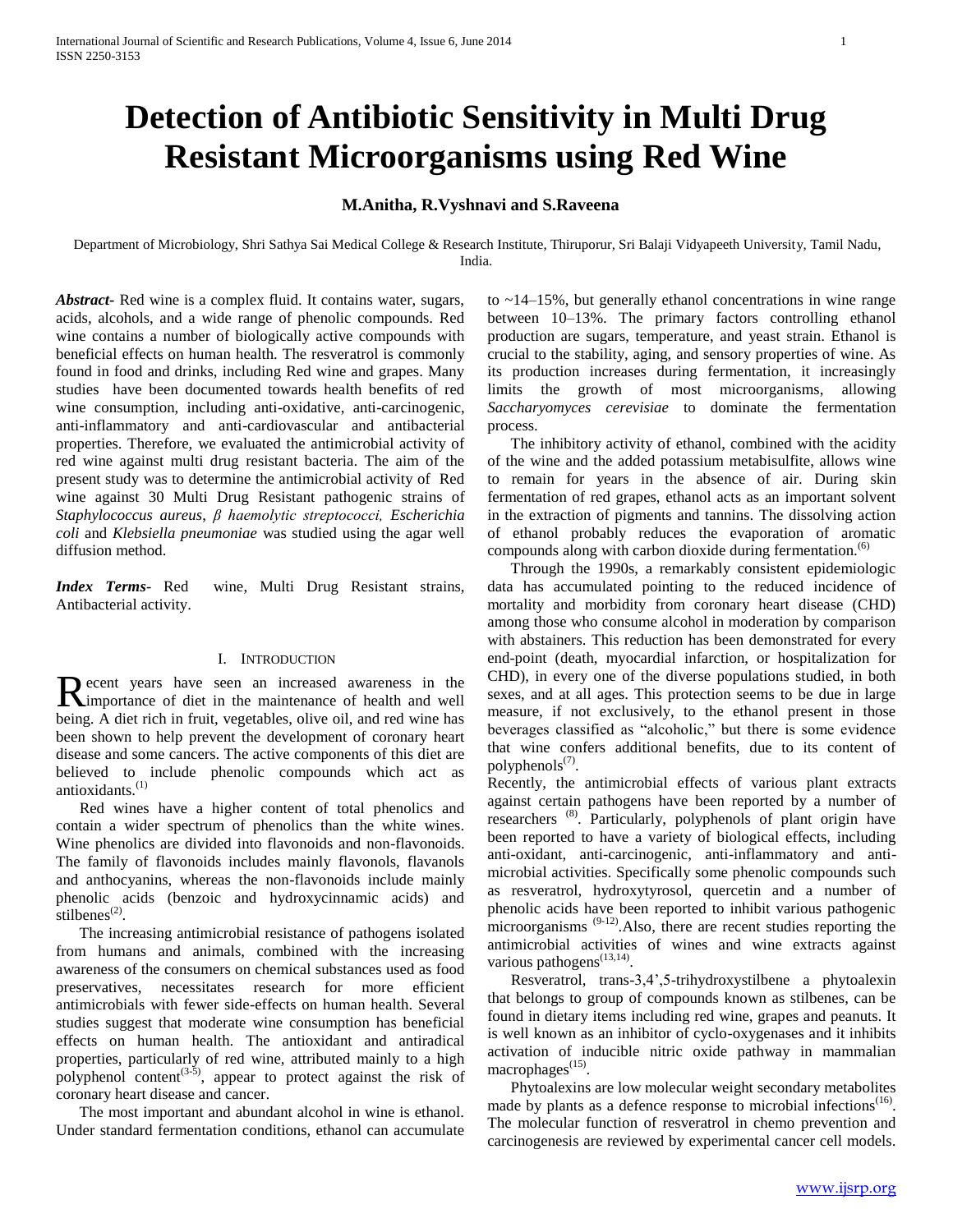Resveratrol is going to be a promising molecule in future cancer prevention and therapy models. $(17)$ 

 The aim of the present *in vitro* study was to dilute red wine for potential antimicrobial activities against Multi Drug Resistant pathogenic strains of *Staphylococcus aureus*, *β haemolytic streptococci, Escherichia coli* and *Klebsiella pneumoniae* with lower side effects and with higher antimicrobial properties.

#### II. MATERIALS AND METHODS

## **Wines**

 Red wines were purchased from local commercial markets, which are having less than 0.5% of ethanol (pH 3.18).

## **Antimicrobial activity tests (Microbial strains) Antibiotic resistance of test strains**

 5 different strains from each of these organisms (*Staphylococcus aureus, β haemolytic streptococci, Escherichia coli* and *Klebsiella pneumoniae*) were taken for the study.The bacterial strains used for the tests were selected based on their resistance to antibiotics, because it was thought that it would be essential to experiment with strains already exhibiting resistance mechanisms. All isolates of the selected strains exhibited resistance to certain antibiotics. The antibiotic susceptibility test of the selected strains was determined by the standard disk diffusion method of Bauer et al. <sup>(18)</sup>. GPC strains were resistant to CZ(Cefazolin), CTX(Cefotaxime), AMC(Amoxyclav), A/S(Ampicillin/Sulbactam), E (Erythromycin) and GNB strains were resistant to CTX(cefotaxime), CAZ(Ceftazidime), CPM(Cefepime), CZ(Cefazolin), AMC(Amoxyclav), PIT(Piperacillin/Tazobactam).

## **Antimicrobial activity of serially diluted Red wine**

 The antimicrobial effect of the red wine was tested using the agar well diffusion method following the well-established method of Deans and Ritchie.<sup>(19)</sup> Overnight bacterial cultures were used for surface inoculation of Petri dishes containing 15 mL of MH agar. Each Petri dish was spread on with 0.5 mL of strain inocula streaked thoroughly all over the surface of the MHA. Subsequently, four equidistant wells, 4 mm in diameter each, were punched into the inoculated medium with sterile glass Pasteur pipettes and were filled up with serially diluted red wine at different concentrations of 1500mg/ml,750mg/ml and 375mg/ml. All plates were incubated at 37°C and inhibition zones were measured after 24 h. All the experiments were done with controls using sterilized distilled water.

## III. RESULT

 A total of 30 Gram positive and Gram negative organisms were isolated from various clinical samples. Out of these, 20 organisms showed Multi Drug Resistant which were selected for this study(Table 1).The results of the antibacterial pattern using the well diffusion method indicate that different bacterial strains demonstrated different levels of sensitivities towards the tested samples of diluted red wine(Table 2 and Table 3).

 The organisms were tested for antibiotic resistance by Kirby Bauer disc diffusion method to conventional antibiotics such as CZ, E, A/S, CTX, CAZ, CPM, AMC, PIT. Antibacterial activity of red wine was tested against 5 different strains of *Staphylococcus aureus*, *β haemolytic streptococci*, *Escherichia coli* and *Klebsiella pneumoniae* and the efficacy of conventional antibiotic disk activity was compared with the red wine activity.

 Red wine exhibited antibacterial activity against both GPC and GNB. All the organisms, both GPC and GNB were found to show susceptibility at 1500mg/ml with maximum inhibition(Table 2  $\&$  3). For this study, dilutions were made of a standard solution of red wine at three different concentrations(1500mg/ml,750mg/ml and 375mg/ml)*.*

 The study analysis showed that the zone diameter in all the three concentrations of 1500mg/ml,750mg/ml & 375mg/ml with *β haemolytic streptococci* was more than the zones produced with *Staphylococcus aureus* (Table 2 and Figure 2).With respect to the Gram negative bacilli *Escherichia coli* exhibited higher zone diameter in all the three concentrations of 1500mg/ml,750mg/ml & 375mg/ml than the other Gram negative isolates *Klebsiella pneumoniae*(Table 3 and Figure 4).The inhibition zone of red wine against *Staphylococcus aureus, β haemolytic Streptococcus,E. coli* and *Klebsiella pneumoniae* strains increased whenever the total phenolic content of the Red wine was increased.

 Red wine exhibited the antibacterial activity against both Gram-positive and Gram-negative strains. In all the dilutions, the diameter of the inhibition zone for GNB showed higher susceptibility than the GPC particularly *Escherichia coli* was more susceptible than the zone for *β haemolytic streptococci* strains*,* but in the results of previous study: ''Potential antimicrobial activity of red and white wine phenolic extracts against strains of *Staphylococcus aureus*, *Escherichia coli* and *Candida albicans*''.(8) Most wine extracts exhibited some kind of antibacterial activity against both Gram-positive and Gramnegative strains. But almost all the extracts, the diameter of the inhibition zone for *Staphylococcus aureus* was greater than the zone for *E. coli* strain, indicating that the Gram-positive strain was more sensitive than the Gram-negative one.

 Although our data differ from those reported previously, our study indicates that the Gram-negative strains were more sensitive than the Gram-positive strains. Gram-negative bacterial strains were more effective to the antimicrobial compounds.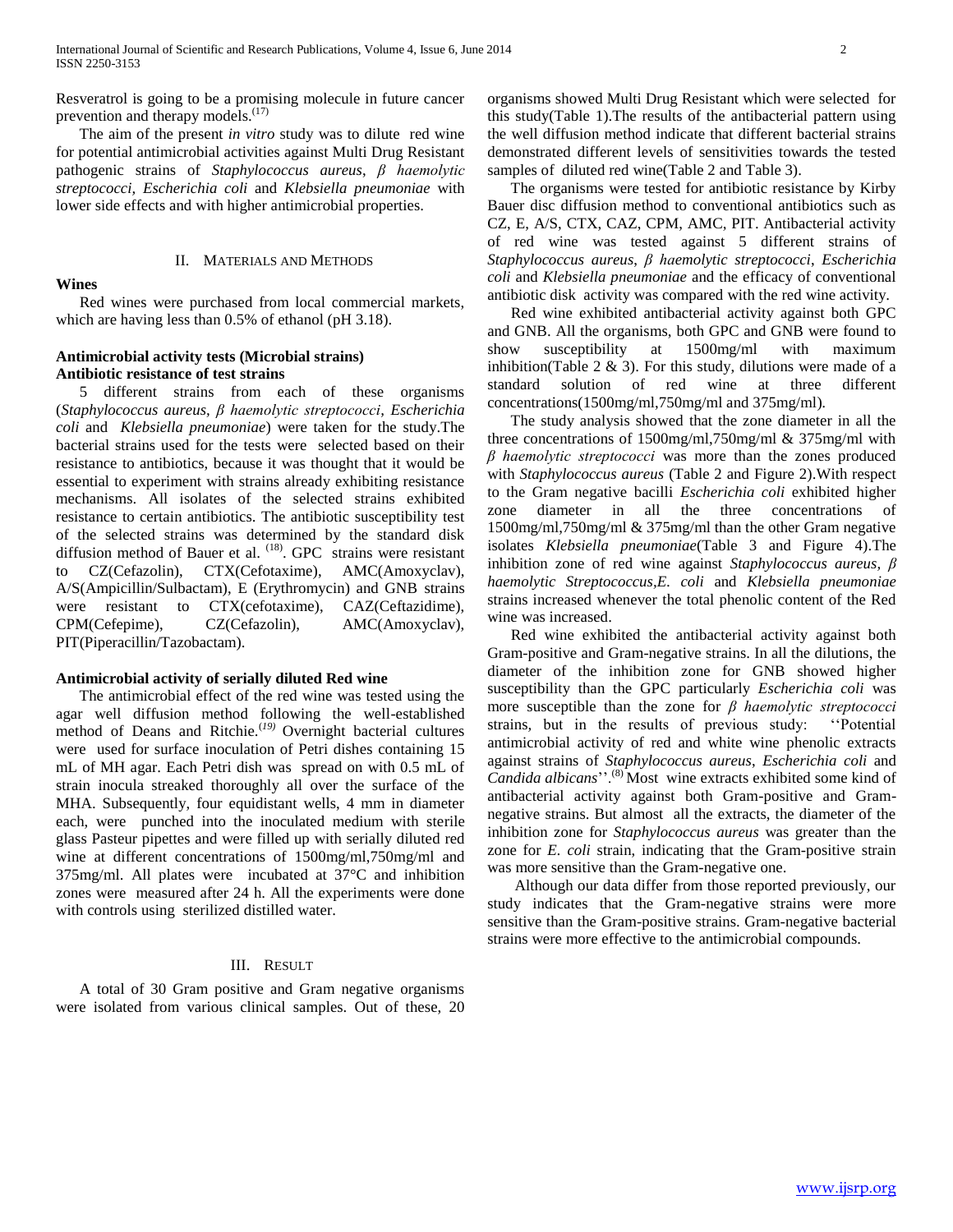| <b>Gram Positive</b><br><b>Bacteria</b> | of<br>No.<br><b>Samples</b> | <b>Gram Negative</b><br><b>Bacteria</b> | No.<br>of<br><b>Samples</b> |
|-----------------------------------------|-----------------------------|-----------------------------------------|-----------------------------|
| Staphylococcus aureus                   |                             | Escherichia coli                        |                             |
| $\beta$ haemolytic streptococci         |                             | Klebsiella pneumoniae                   |                             |

# **Table 1: Multi drug resistant strains of GPC and GNB isolated from various clinical samples**

# **Table 2: Antimicrobial sensitivity pattern by zone of inhibition (mm) for GPC**

| <b>Organisms Isolated</b><br>(Gram Positive) | Zone of Inhibition (in mm) at Various Concentrations |                  |                  |                     |  |
|----------------------------------------------|------------------------------------------------------|------------------|------------------|---------------------|--|
|                                              | $1500$ mg/ml                                         | $750$ mg/ml      | $375$ mg/ml      | Negative<br>Control |  |
| Staphylococcus aureus 1                      | 22mm                                                 | $17 \text{mm}$   | $15 \text{ mm}$  | NZ.                 |  |
| Staphylococcus aureus 2                      | $21$ mm                                              | 16mm             | $14 \text{mm}$   | NZ.                 |  |
| Staphylococcus aureus 3                      | $21$ mm                                              | 15 <sub>mm</sub> | 13mm             | NZ.                 |  |
| Staphylococcus aureus 4                      | 20 <sub>mm</sub>                                     | 15 <sub>mm</sub> | 10 <sub>mm</sub> | NZ.                 |  |
| Staphylococcus aureus 5                      | 19mm                                                 | $14 \text{mm}$   | 12mm             | NZ.                 |  |
| $\beta$ haemolytic streptococci 1            | 23mm                                                 | 19mm             | 16mm             | NZ.                 |  |
| $\beta$ haemolytic streptococci 2            | 22mm                                                 | 18 <sub>mm</sub> | 15 <sub>mm</sub> | NZ.                 |  |
| $\beta$ haemolytic streptococci 3            | $21$ mm                                              | $17 \text{mm}$   | 15mm             | NZ.                 |  |
| $\beta$ haemolytic streptococci 4            | 20 <sub>mm</sub>                                     | 15 <sub>mm</sub> | 12mm             | NZ.                 |  |
| $\beta$ haemolytic streptococci 5            | 19mm                                                 | 16mm             | 13mm             | NZ                  |  |

#### **NZ - No Zone**

## **Table 3: Antimicrobial sensitivity pattern by zone of inhibition (mm) for GNB**

| <b>Organisms Isolated</b><br>(Gram Negative) |                  | Zone of Inhibition (in mm) at Various Concentrations |                  |          |  |  |
|----------------------------------------------|------------------|------------------------------------------------------|------------------|----------|--|--|
|                                              | $1500$ mg/ml     | $750$ mg/ml                                          | $375$ mg/ml      | Negative |  |  |
|                                              |                  |                                                      |                  | Control  |  |  |
| Escherichia coli 1                           | 29 <sub>mm</sub> | $21$ mm                                              | 15mm             | NZ.      |  |  |
| Escherichia coli 2                           | 28mm             | 19 <sub>mm</sub>                                     | $14 \text{mm}$   | NZ.      |  |  |
| Escherichia coli 3                           | $27$ mm          | 19mm                                                 | $15$ mm          | NZ.      |  |  |
| Escherichia coli 4                           | 26mm             | $17 \text{mm}$                                       | 13mm             | NZ.      |  |  |
| Escherichia coli 5                           | 25 <sub>mm</sub> | 19 <sub>mm</sub>                                     | $15$ mm          | NZ.      |  |  |
| Klebsiella pneumoniae 1                      | $27$ mm          | 18 <sub>mm</sub>                                     | 15 <sub>mm</sub> | NZ.      |  |  |
| Klebsiella pneumoniae 2                      | 26 <sub>mm</sub> | 16mm                                                 | 13mm             | NZ.      |  |  |
| Klebsiella pneumoniae 3                      | 25 <sub>mm</sub> | 18mm                                                 | $14 \text{mm}$   | NZ.      |  |  |
| Klebsiella pneumoniae 4                      | 24 <sub>mm</sub> | 16mm                                                 | 13mm             | NZ.      |  |  |
| Klebsiella pneumoniae 5                      | $24$ mm          | 15 <sub>mm</sub>                                     | 12mm             | NZ       |  |  |
| NZ - No Zone                                 |                  |                                                      |                  |          |  |  |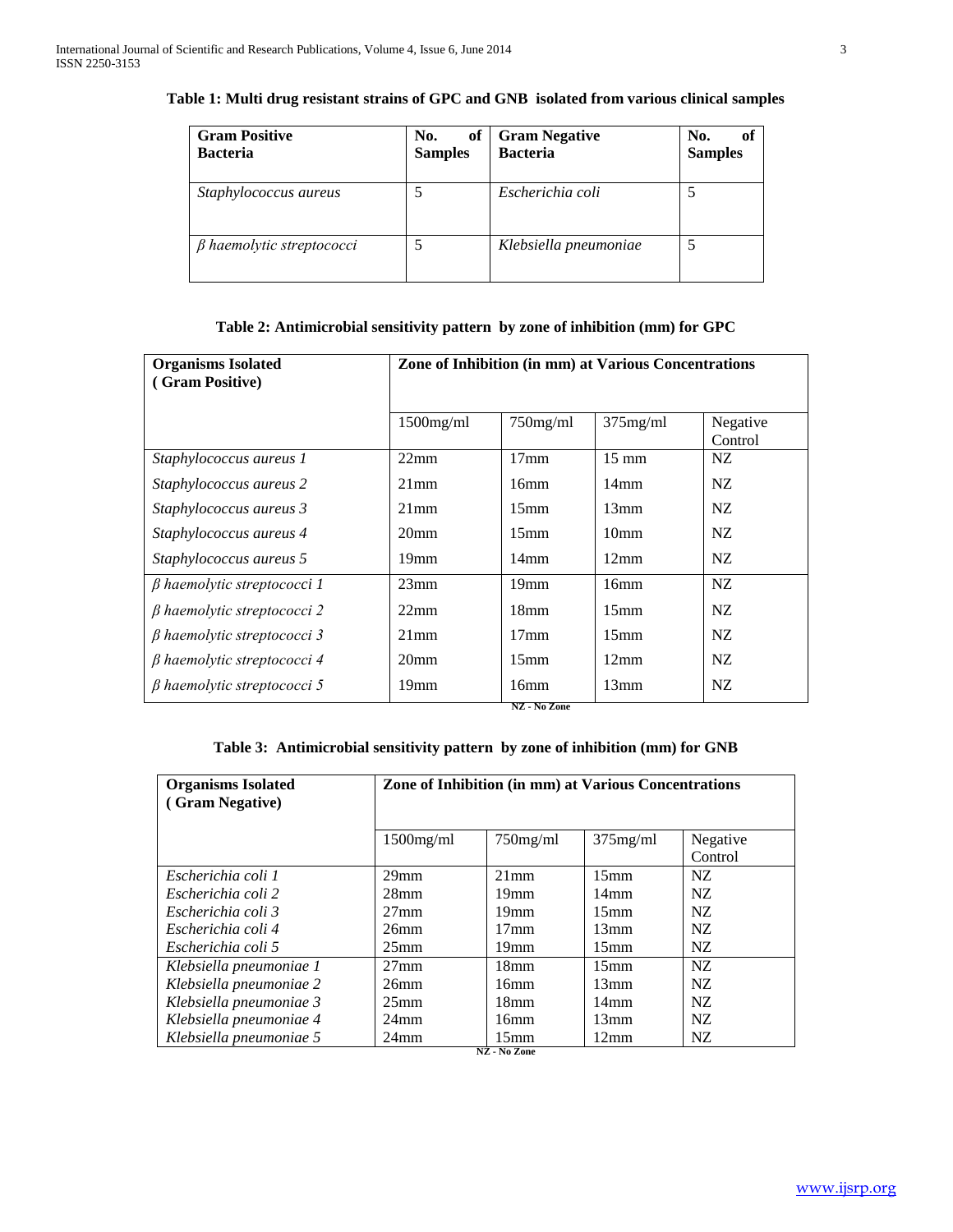

**Figure 1: Conventional Antibiotic Disc Showing Multi Drug Resistance to GPC strain**

**Figure 2: Antibacterial activity of red wine showing sensitivity to GPC strains**





*Staphylococcus aureus**β haemolytic streptococci*



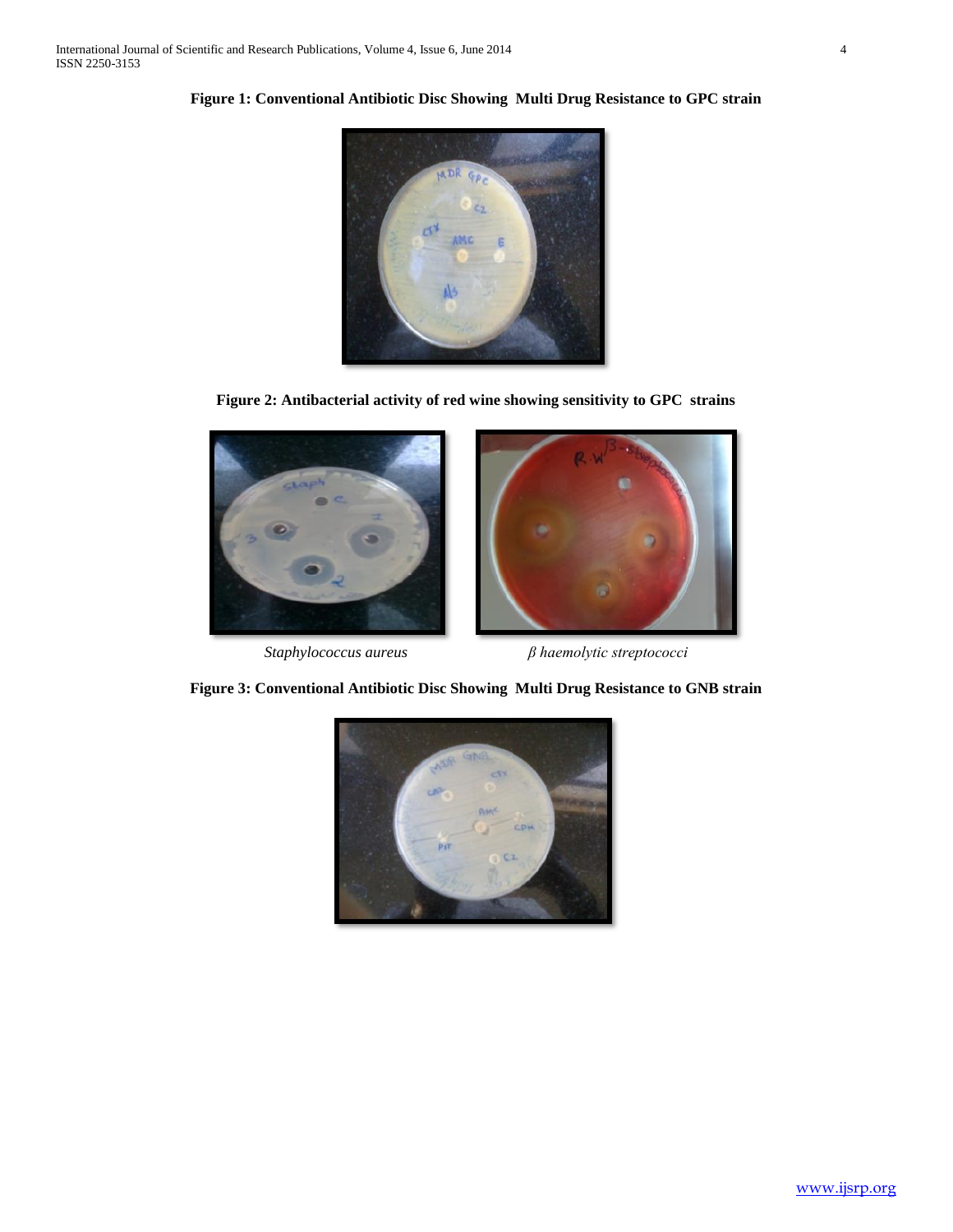

**Figure 4: Antibacterial activity of red wine showing sensitivity to GNB strains**

*Escherichia coli Klebsiella pneumonia*





## IV. DISCUSSION

 The bacterial strains used in this present study were chosen on the basis of their clinical Importance. In our study,the antibacterial activity of diluted red wine was analysed by the presence of inhibition zones and measuring of zone diameters (mm). From the results, it was evident that the red wine showed a maximum inhibitory zone at the concentration of 1500mg/ml for all the GPC and GNB strains. The antibacterial activity of red wine on the *E.coli* showed a largest diameter of clearance than the other strains. Moreover, the zone of clearance achieved by diluted red wine was compared to that of zone diameter with standard drugs, CZ, E, A/S, CTX, CAZ, CPM, AMC, PIT(Figure 1 and 3).

 However, few reports are available on the antimicrobial activity of Red wine*.*Weisse et al. reported that red and white wines are as potent as bismuth salicylate against several bacteria responsible for traveler's diarrhea and that diluted ethanol induced no significant reduction in colony counts.  $(20)$  Sugita-Konishi et al. also showed the in vitro antibacterial activity of red

and white wines against three potential entero-pathogenic bacteria; the activity was exerted by polyphenol free fractions and was lost after the evaporation of small molecules, particularly acetic acid, suggesting that this small molecule could be responsible for the antibacterial activity.<sup>(21)</sup>

 Navarro et al. showed that several lactic acid bacteria occurring in Rioja red wine produced bacteriocins, antimicrobial peptides, during alcoholic and malolactic fermentation of wine.<sup>(22)</sup> Maria Daglia et al. found the antibacterial activity of red and white commercial wines against several strains of oral streptococci responsible for dental plaque formation and caries development and against *S. pyogenes*, which causes a wide range of human diseases, such as pharyngitis. (23)

 Similarly, Dolara et al. found antibacterial activity against selected Gram-positive and Gram-negative pathogenic bacteria by two industrial and a homemade wine (produced by spontaneous fermentation with no added synthetic chemicals). The greater activity of the two industrial wines suggested that this action is not accounted for by bisulfite addition in the industrial process; moreover, the effect was not caused by polyphenols, ethanol, or the acidic pH induced by wine in culture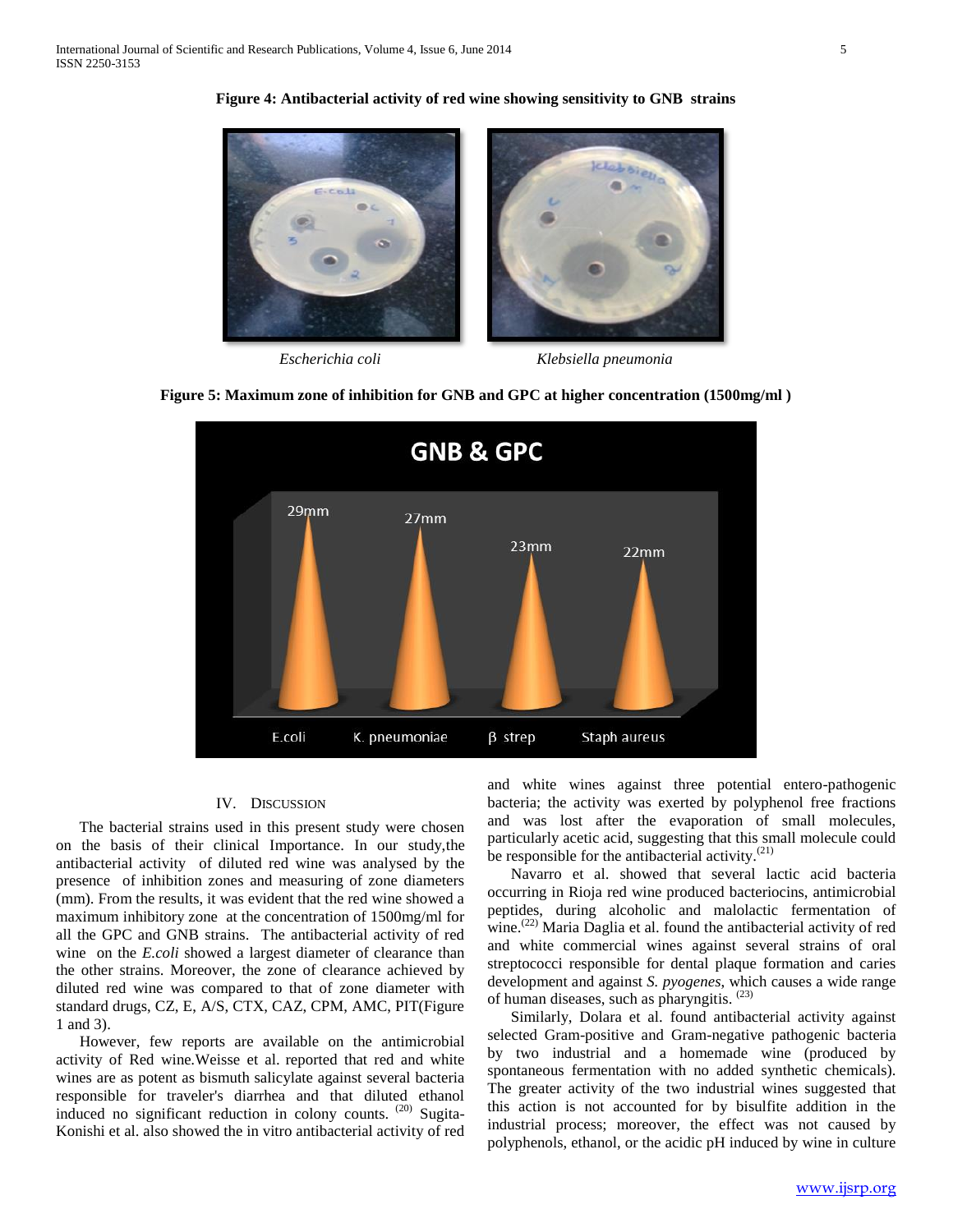media, whereas acetic acid, a common wine constituent, was seen to induce an inhibitory effect similar to that of wine. (*24*)

It should be pointed out that our results suggest that the red wines exhibited sensitivity at higher concentration(1500mg/ml) for all the Gram positive and Gram negative strains. In all the above strains, the diameter of the inhibition zone for Gram negative strains was more sensitive than Gram positive strains(Table 2 and Table 3).

 According to the results of our study, at higher concentration(1500mg/ml) red wine possess numerous action with a therapeutic potential for Gram-negative *E.coli*(29mm), *Klebsiella pneumoniae*(27mm) followed by Gram-positive *β haemolytic streptococci*(23mm) ,*Staphylococcus aureus*(22mm)(Figure 5).

 In contrast to the study done by Chrissanthy Papadopoulou et al. (8) our study shows antibacterial activity more towards GNB. Therefore even the diluted red wine can be used as an effective antibacterial agent for both GPC and GNB bacteria.

#### V. CONCLUSION

 The antimicrobial agent in wine seems to be a polyphenol that is liberated during fermentation and is active against bacteria at an acid  $pH.$ <sup>(25)</sup>

 The higher concentration of red wine 1500mg/ml is an effective antibacterial agent as proved *Escherichia coli,Klebsiella pneumoniae, β haemolytic streptococci* and *Staphylococcus aureus;* where as the lower concentration of 750mg/ml,375mg/ml also showed inhibitory zone against Gram negative and Gram positive bacteria and this may be used as bacteriostatic agent as revealed by our study*.*The components of red wine showed extensive sensitive zone for Gram negative bacilli when compared to Gram positive organisms.

 In conclusion, red wine was proved to exert in vitro antibacterial activity against Gram negative organisms. Thus red wine can be used in the treatment of infections as proved by our study when the world is facing the crisis with LACK of sensitive drugs for the lethal MDR GNR!!!

#### ACKNOWLEDGEMENT

 The authors are extending their thanks to Dr.T.R.Gopalan, Dean and Dr.Karthika Jayakumar, Professor and Head, Microbiology Department from Shri Sathya Sai Medical College and Research Institute.

#### **REFERENCES**

- [1] Jennifer Burns,Peter T. Gardner,David Matthews,Garry G. Duthie, Michael E. J. Lean and Alan Crozier, Extraction of Phenolics and Changes in Antioxidant Activity of Red Wines during Vinification, J. Agric. Food Chem. 2001, 49, 5797-5808.
- [2] S.R. Jackson: Wine Science. Principles and Applications, Academic Press, San Diego (1994).
- [3] German, J. B, Walzem, R. L. The health benefit of wine. Annu. ReV. Nutr. 2000, 20, 561-593.
- [4] Ruf, J. C. Overview of epidemiological studies on wine, health and mortality. Drugs Exp. Clin. Res. 2003, 29, 173-179.
- [5] Gold finger, T. M. Beyond the French paradox: the impact of moderate beverage alcohol and wine consumption in the prevention of cardiovascular disease. Cardiol. Clin. 2003, 21, 449-457.
- [6] Williams AA, Rosser PR: Aroma enhancing effects of ethanol. Chem Senses1981 6:149–153.
- [7] George J. Soleas, Eleftherios P. Diamandis,and David M. Goldberg Department of Clinical Biochemistry: Wine as a Biological Fluid: History, Production, and Role in Disease Prevention, Journal of Clinical Laboratory Analysis(1997) 11:287–313.
- [8] Chrissanthy Papadopoulou, Kalliopi Soulti and Ioannis G. Roussis.Potential Antimicrobial Activity of Red and White Wine Phenolic Extracts against Strains of Staphylococcus aureus,Escherichia coli and Candida albicans. Food Technol. Biotechnol. (2005) 43 (1) 41–46.
- [9] M.M.Y. Chan, Antimicrobial effect of resveratrol on dermatophytes and bacterial pathogens of the skin, Biochem.Pharmacol. 63 (2002) 99–104.
- [10] G. Bisignano, A. Tomaino, R. Lo Cascio, G. Crisafi, N. Uccella,A. Saija, On the in vitro antimicrobial activity of oleuropeinand hydroxytyrosol, J. Pharm. Pharmacol. 51 (1999) 971–974.
- [11] N.H. Aziz, S.E. Farag, L.A.A. Mousa, M.A. Abo-Zaid,Comparative antibacterial and antifungal effects of some phenolic compounds, Microbios, 93 (1998) 43–54.
- [12] A.M. Wen, P. Delaquis, K. Stanich, P. Toivonen, Antilisterial activity of selected phenolic acids, Food Microbiol. 20(2003) 305–311.
- [13] J.R. Just, M.A. Daeschel, Antimicrobial effects of wine on Escherichia coli O157:H7 and Salmonella typhimurium in model stomach system, J. Food Sci. 68 (2003) 285–290.
- [14] F. Daroch, M. Hoeneisen, C.L. Gonzalez, F. Kawaguchi, F.Salgado, H. Solar, A. Garcia, In vitro antibacterial activity of Chilean red wines against Helicobacter pylori, Microbios,104 (2001) 79–85.
- [15] Chan MM, Mattiacci JA, Hwang HS, Shah A, Fong D. Synergy between ethanol and grape phenols, querectin, and resveratrol, in the inhibition of the inducible nitric oxide synthase pathway. Biochem Pharmacol 2000; 60:1539-48.
- [16] Dixon RA. Natural products and plant disease resistance. Nature 2001; 411:843-7.
- [17] Guo, C., Cao, G., Sofic, E. & Prior, R. L. High performance liquid chromatography coupled with coulometric array detection of electroactive components in fruits and vegetables: Relationship to oxygen radical absorbance capacity. J. Agric. Food Chem. 45: (1997) 1787–1796.
- [18] A.W. Bauer, W.M. Kirby, J.C. Sherris, M. Truck, Antibiotic susceptibility testing by a standardized single disc method,Am. J. Clin. Pathol. 45 (1966) 493–496.
- [19] S.G. Deans, G. Ritchie, Antibacterial properties of plant essential oils, Int. J. Food Microbiol. 5 (1987) 165–180.
- [20] Weisse, M.E.; Eberly, B.; Person, D. A. Wine as adigestive aid: comparative antimicrobial effects of bismuth salicylate and red and white wine. Br. Med. J. 1995;311,1657-1660.
- [21] Sugita-Konishi,Y.; Hara-Kudo, Y.; Iwamoto,T.;Kondo,K. Wine has activity against entero-pathogenic bacteria in vitro but not in vivo. Biosci., Biotechnol., Biochem. 2001;65,954-957
- [22] Navarro, L. Zarazaga, M. Sa´enz, F. R.-L. Torres, C. Bacteriocidin production by lactic acid bacteria isolated from Rioja red wines. J. Appl. Microbiol. 2000, 88, 44-51.
- [23] Maria Daglia,Adele Papetti, Pietro Grisoli, Camilla Aceti,Cesare Dacarro, and Gabriella Gazzani, Antibacterial Activity of Red and White Wine against Oral Streptococci J. Agric. Food Chem. 2007, 55, 5038-5042.
- [24] Dolara, P.; Arrigucci, S.; Cassetta, M. I.; Fallani, S.; Novelli, A. Inhibitory activity of diluted wine on bacterial growth: the secret of water purification in antiquity. Int. J. Antimicrob. Agents 2005, 26, 338-341.
- [25] Masquelier MJ, Jensen H. Recherches sur I'action bactericide des vins rouges. Bufletin de la Societi de Pharmacie de Bordeaux 1953;91:24-9.

#### AUTHORS

**First Author** – M.Anitha, Department of Microbiology, Shri Sathya Sai Medical College & Research Institute, Thiruporur, Sri Balaji Vidyapeeth University, Tamil Nadu, India.